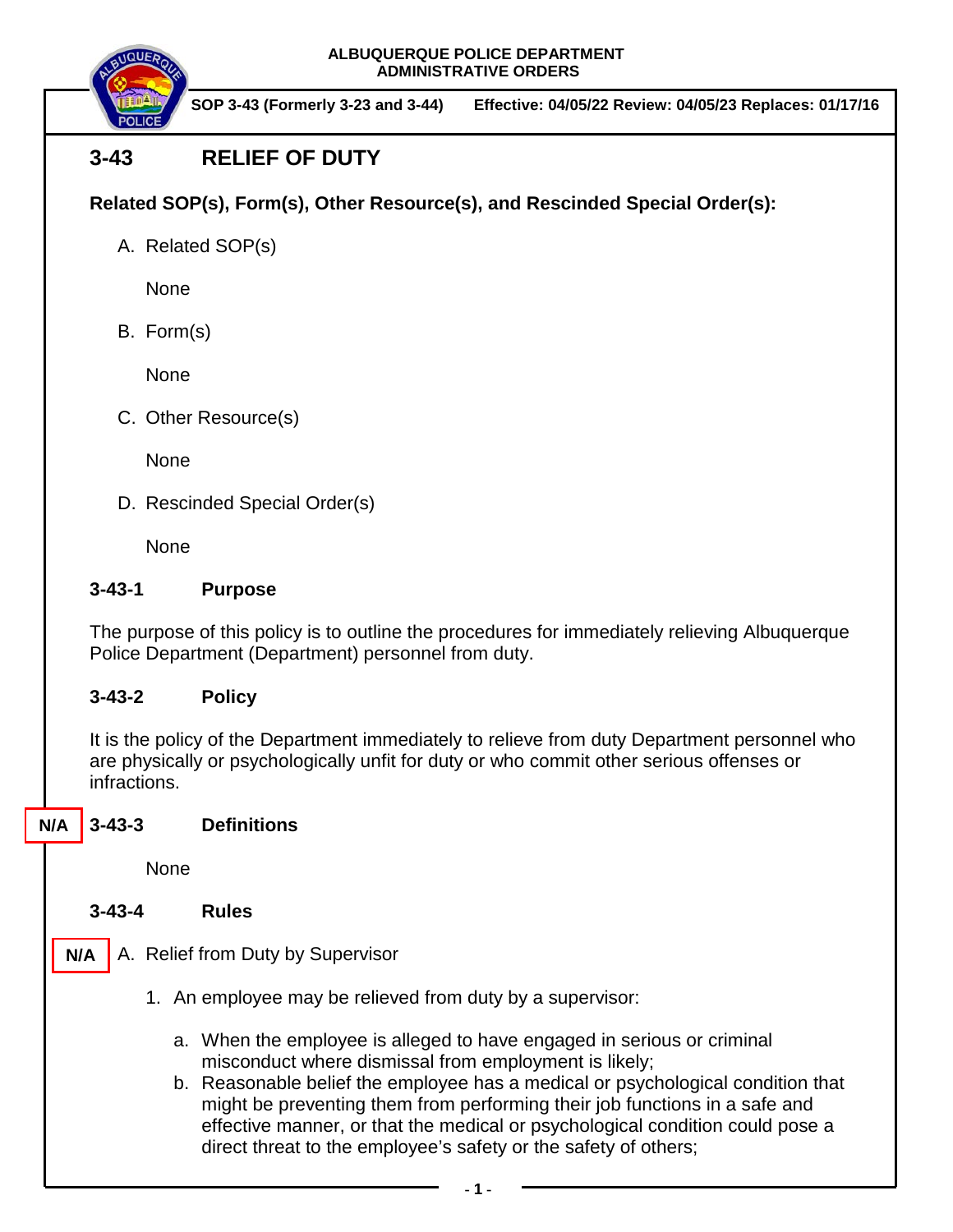# **ALBUQUERQUE POLICE DEPARTMENT ADMINISTRATIVE ORDERS SOP 3-43 (Formerly 3-23 and 3-44) Effective: 04/05/22 Review: 04/05/23 Replaces: 01/17/16** c. When the employee has failed to maintain proper certifications and training requirements; or d. When alleged actions are of such a serious nature that administrative assignment or leave appears to be in the best interest of the public and the Department. 2. The determination to relieve an employee for cause is a matter of discretion of the Chief of Police. 3. If an employee is relieved from duty for a medical or psychological condition, the Department shall refer the employee to the Behavioral Sciences Section (BSS) or employee relations within the City's Human Resources Department. B. Relief from Duty During Normal Business Hours When an immediate relief of duty has been directed by a supervisor during normal business hours, the supervisor, the employee's immediate supervisor, and the affected employee shall report to the Division Head or Area Commander. C. Relief from Duty After Normal Duty Hours 1. When an immediate relief of duty has been directed after normal duty hours, the following procedures shall be completed: a. The employee's immediate supervisor shall direct the employee to report to the concerned Division Head or Area Commander at the beginning of the Division Head or Commander's next regular duty shift; i. Any Commander or command staff at a higher rank within the employee's chain of command may make the decision to immediately relieve an employee from duty. ii. The employee's immediate supervisor shall instruct the employee to not conduct Department business or represent the Department in any way and to report to the Internal Affairs Professional Standards (IAPS) Division at the beginning of the next business day. iii. The employee's immediate supervisor shall document the factual basis for relieving the employee from duty. iv. The employee's immediate supervisor shall document the action taken and forward it through the chain of command by the end of their shift. v. In the event that several days elapse before the Division Head or Area Commander's next regular duty shift, the employee's immediate supervisor shall instruct the employee whether they will be permitted to work any intervening assigned shifts. The employee's immediate supervisor shall inform the Division Head or Area Commander of the action taken before they go off-duty. b. Relief from duty shall not be without loss of pay. An employee who is relieved of duty may be placed on administrative leave, may have the time charged to their accrued sick leave, or placed on another leave status as appropriate. **6 6**